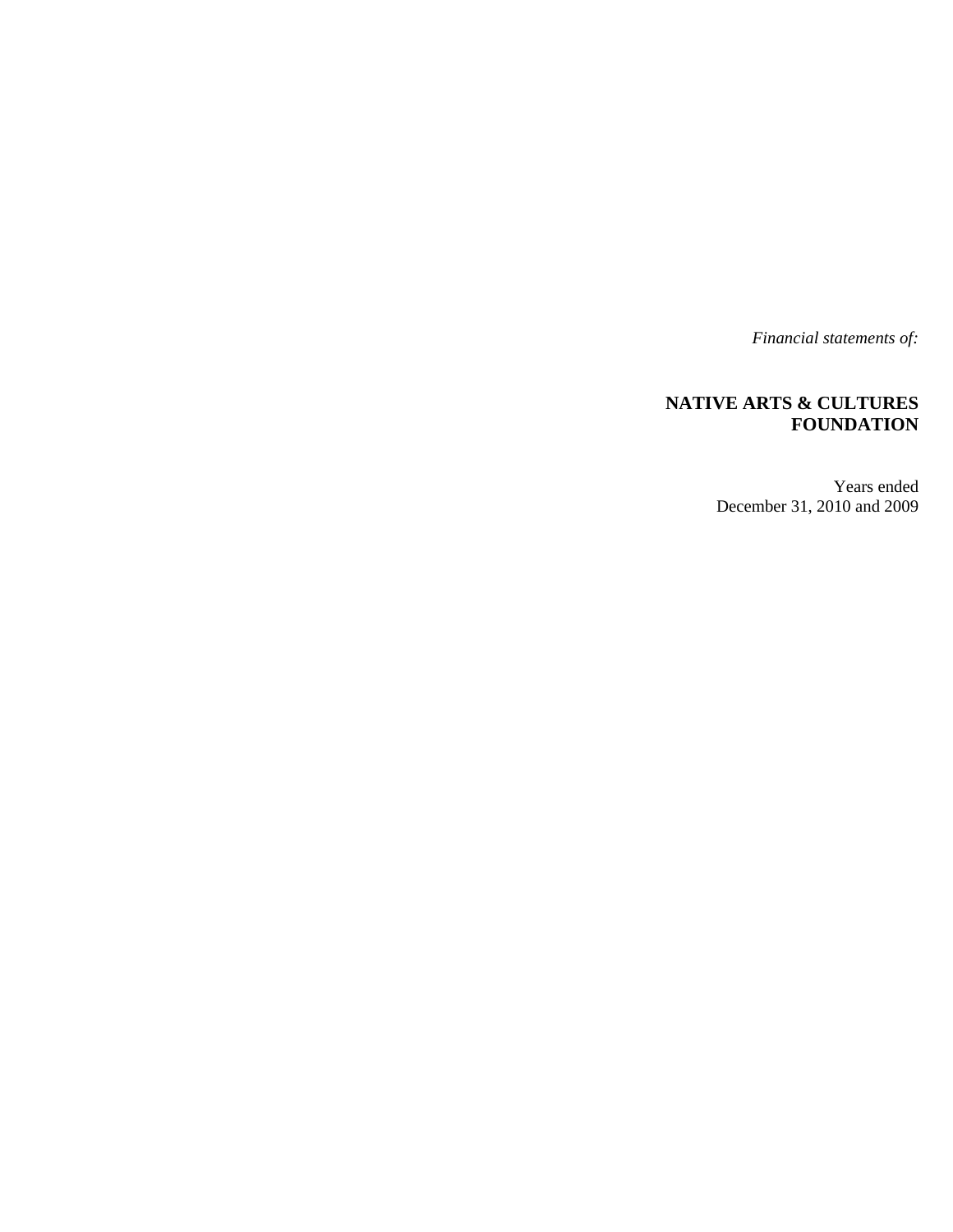## **CONTENTS NATIVE ARTS & CULTURES FOUNDATION** YEARS ENDED DECEMBER 31, 2010 AND 2009

|                                                           | Page           |
|-----------------------------------------------------------|----------------|
| Independent auditor's report                              | 1              |
| Financial statements:                                     |                |
| Statements of financial position                          | 2              |
| Statements of activities and change in net assets         | 3              |
| Statements of cash flows                                  | $\overline{4}$ |
| Notes to financial statements                             | $5-10$         |
| Independent auditor's report on supplementary information | 11             |
| Supplementary information to financial statements:        |                |
| Schedules of expenses                                     | 12             |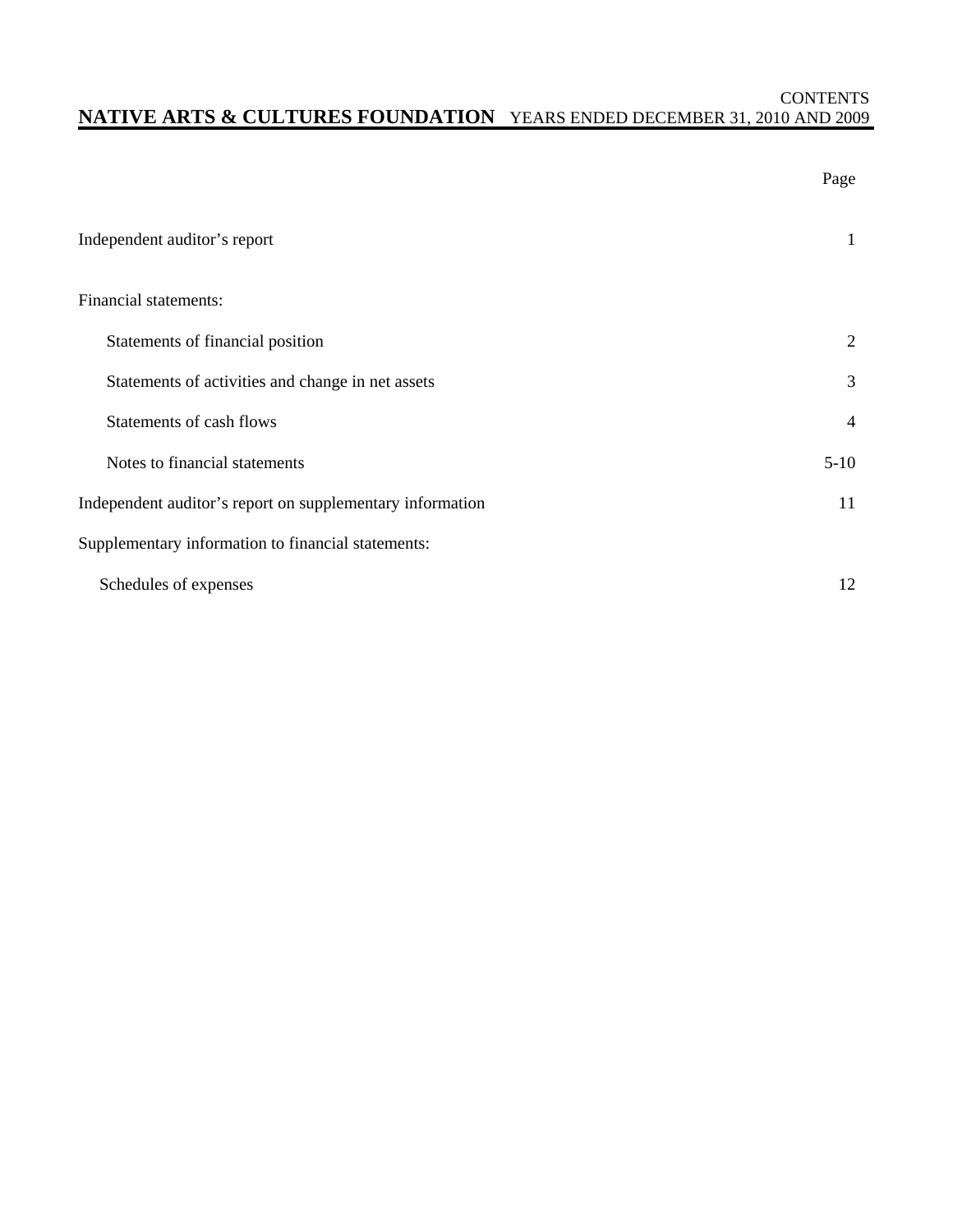#### INDEPENDENT AUDITOR'S REPORT

Board of Directors Native Arts & Cultures Foundation Vancouver, WA

We have audited the accompanying statements of financial position of Native Arts & Cultures Foundation (a nonprofit organization) as of December 31, 2010 and 2009, and the related statements of activities and change in net assets and cash flows for the years then ended. These financial statements are the responsibility of the Organization's management. Our responsibility is to express an opinion on these financial statements based on our audits.

We conducted our audits in accordance with auditing standards generally accepted in the United States of America. Those standards require that we plan and perform the audit to obtain reasonable assurance about whether the financial statements are free of material misstatement. An audit includes examining, on a test basis, evidence supporting the amounts and disclosures in the financial statements. An audit also includes assessing the accounting principles used and significant estimates made by management, as well as evaluating the overall financial statement presentation. We believe that our audits provide a reasonable basis for our opinion.

In our opinion, the financial statements referred to above present fairly, in all material respects, the financial position of Native Arts & Cultures Foundation as of December 31, 2010 and 2009, and the changes in its net assets and its cash flows for the years then ended in conformity with accounting principles generally accepted in the United States of America.

May 6, 2011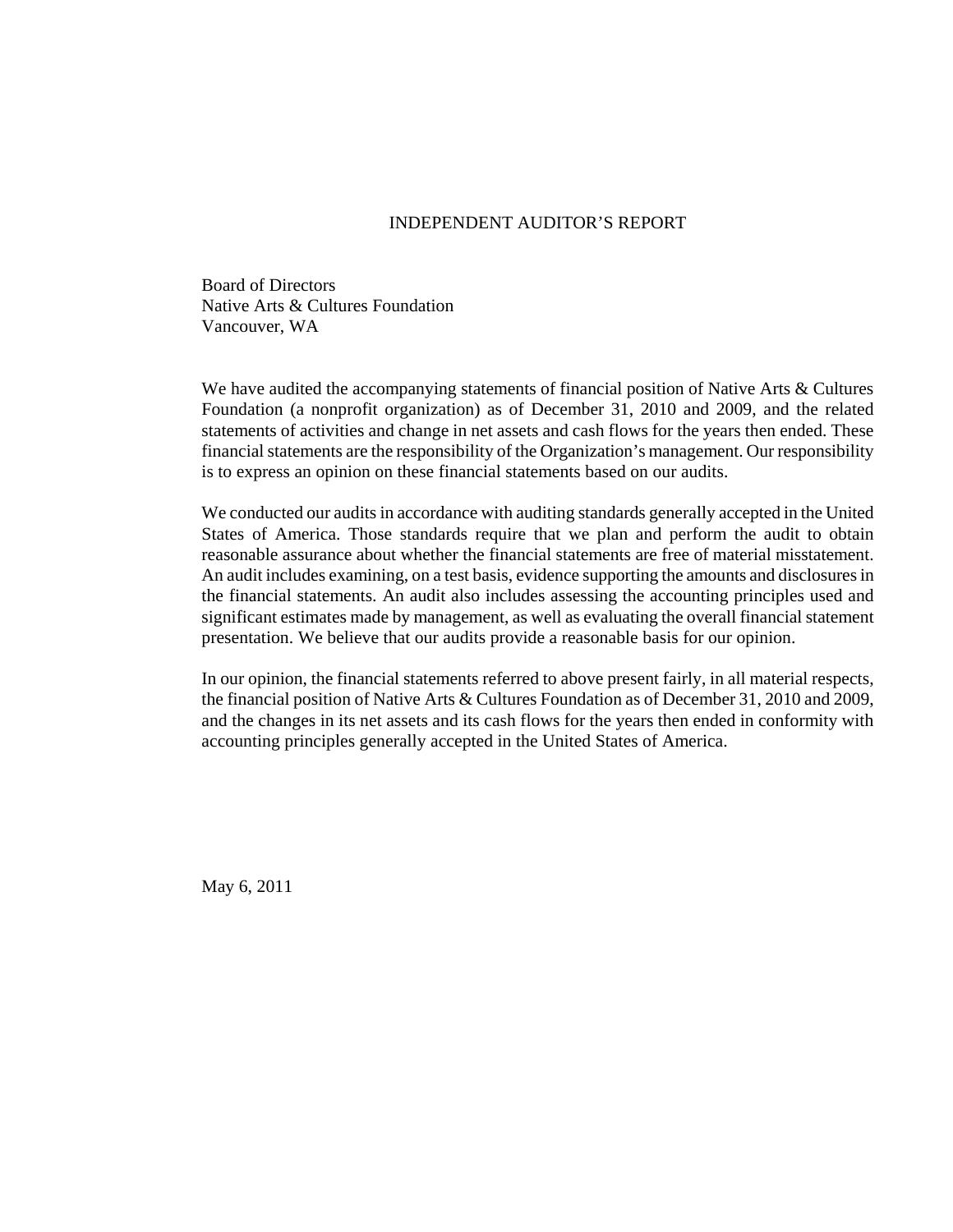STATEMENTS OF FINANCIAL POSITION

## **NATIVE ARTS & CULTURES FOUNDATION** DECEMBER 31

|                               | 2010             | 2009             |
|-------------------------------|------------------|------------------|
| Assets:                       |                  |                  |
| Current assets:               |                  |                  |
| Cash and cash equivalents     | \$<br>525,914    | \$<br>2,393,601  |
| Grants receivable             | 1,153,000        |                  |
| Prepaid expenses              | 14,147           | 11,125           |
| Total current assets          | 1,693,061        | 2,404,726        |
| Equipment                     | 19,776           | 12,418           |
| Less accumulated depreciation | 4,410            | 632              |
|                               | 15,366           | 11,786           |
| Other assets:                 |                  |                  |
| Investments                   | 10,889,653       | 9,473,509        |
| Security deposit              | 10,067           |                  |
|                               | 10,899,720       | 9,473,509        |
|                               | \$<br>12,608,147 | \$<br>11,890,021 |
| Liabilities and net assets:   |                  |                  |
| <b>Current liabilities:</b>   |                  |                  |
| Accounts payable              | \$<br>27,155     | \$<br>31,808     |
| Grants payable                | 60,432           |                  |
| Accrued expenses              |                  | 5,836            |
| Total current liabilities     | 87,587           | 37,644           |
| Net assets:                   |                  |                  |
| Unrestricted:                 |                  |                  |
| Undesignated                  | 221,591          | 352,377          |
| Board designated              | 1,225,278        | 1,500,000        |
|                               | 1,446,869        | 1,852,377        |
| Temporarily restricted        | 2,073,691        | 1,000,000        |
| Permanently restricted        | 9,000,000        | 9,000,000        |
| Total net assets              | 12,520,560       | 11,852,377       |
|                               | \$<br>12,608,147 | \$<br>11,890,021 |

See notes to financial statements.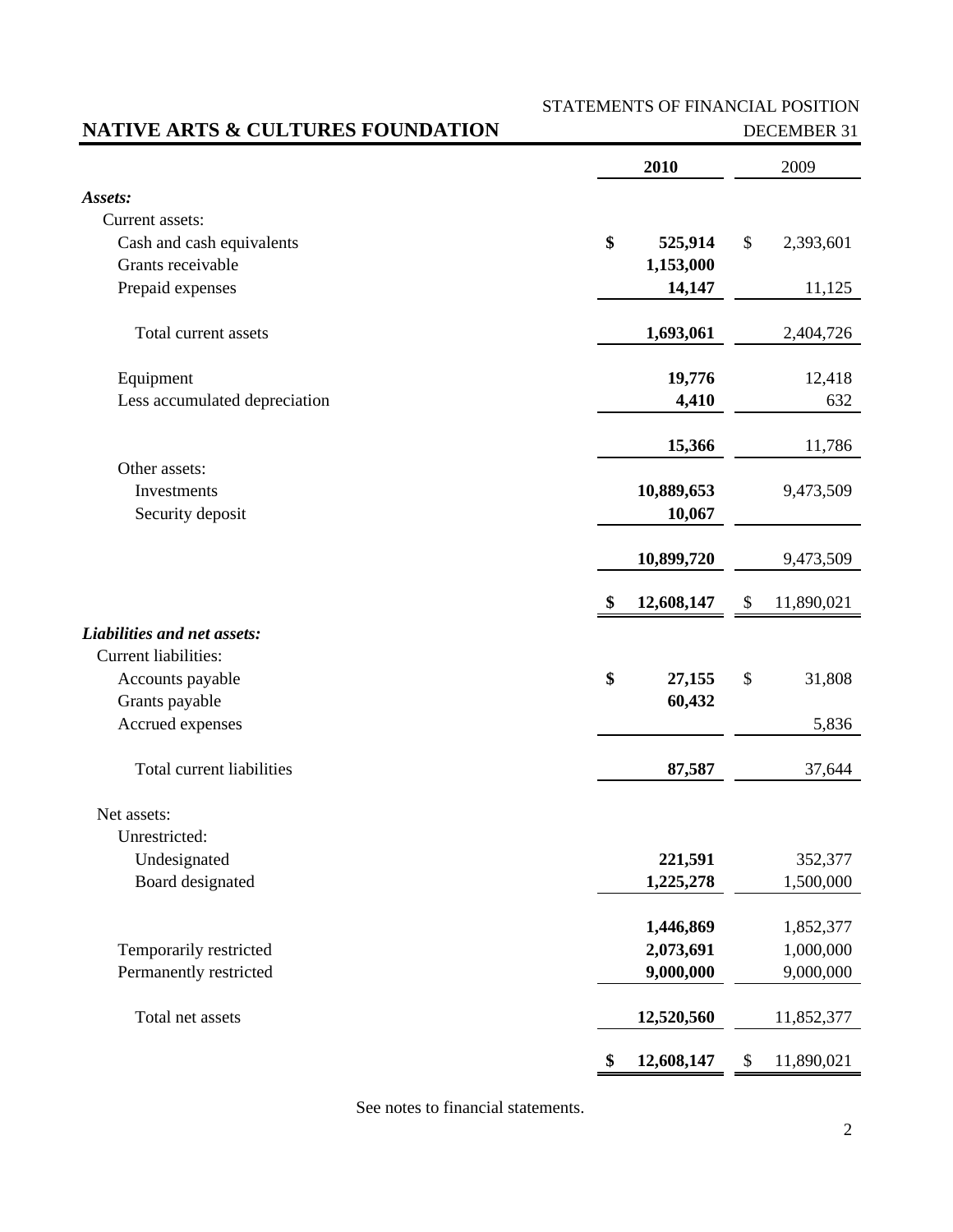# **NATIVE ARTS & CULTURES FOUNDATION**

|                               | 2010 |                     |    |                                  |                                  |              |            |  |
|-------------------------------|------|---------------------|----|----------------------------------|----------------------------------|--------------|------------|--|
|                               |      | <b>Unrestricted</b> |    | <b>Temporarily</b><br>restricted | <b>Permanently</b><br>restricted | <b>Total</b> |            |  |
| Revenues:                     |      |                     |    |                                  |                                  |              |            |  |
| Grants                        |      |                     | \$ | 1,238,000                        |                                  | \$           | 1,238,000  |  |
| Contributions                 | \$   | 1,200               |    |                                  |                                  |              | 1,200      |  |
| Tribal government             |      |                     |    |                                  |                                  |              |            |  |
| Special event income, net of  |      |                     |    |                                  |                                  |              |            |  |
| expenses of \$55,369 for 2010 |      | 6,650               |    |                                  |                                  |              | 6,650      |  |
| Investment income             |      | 94,181              |    | 708,768                          |                                  |              | 802,949    |  |
| Release from restrictions     |      | 873,077             |    | (873, 077)                       |                                  |              |            |  |
| Total support and revenue     |      | 975,108             |    | 1,073,691                        |                                  |              | 2,048,799  |  |
| Functional expenses:          |      |                     |    |                                  |                                  |              |            |  |
| Program services              |      | 644,244             |    |                                  |                                  |              | 644,244    |  |
| Management and general        |      | 468,503             |    |                                  |                                  |              | 468,503    |  |
| Fundraising                   |      | 267,869             |    |                                  |                                  |              | 267,869    |  |
| Total expenses                |      | 1,380,616           |    |                                  |                                  |              | 1,380,616  |  |
| Change in net assets          |      | (405,508)           |    | 1,073,691                        |                                  |              | 668,183    |  |
| Net assets, beginning         |      | 1,852,377           |    | 1,000,000                        | 9,000,000<br>\$                  |              | 11,852,377 |  |
| Net assets, ending            | \$   | 1,446,869           |    | 2,073,691                        | \$9,000,000                      | \$           | 12,520,560 |  |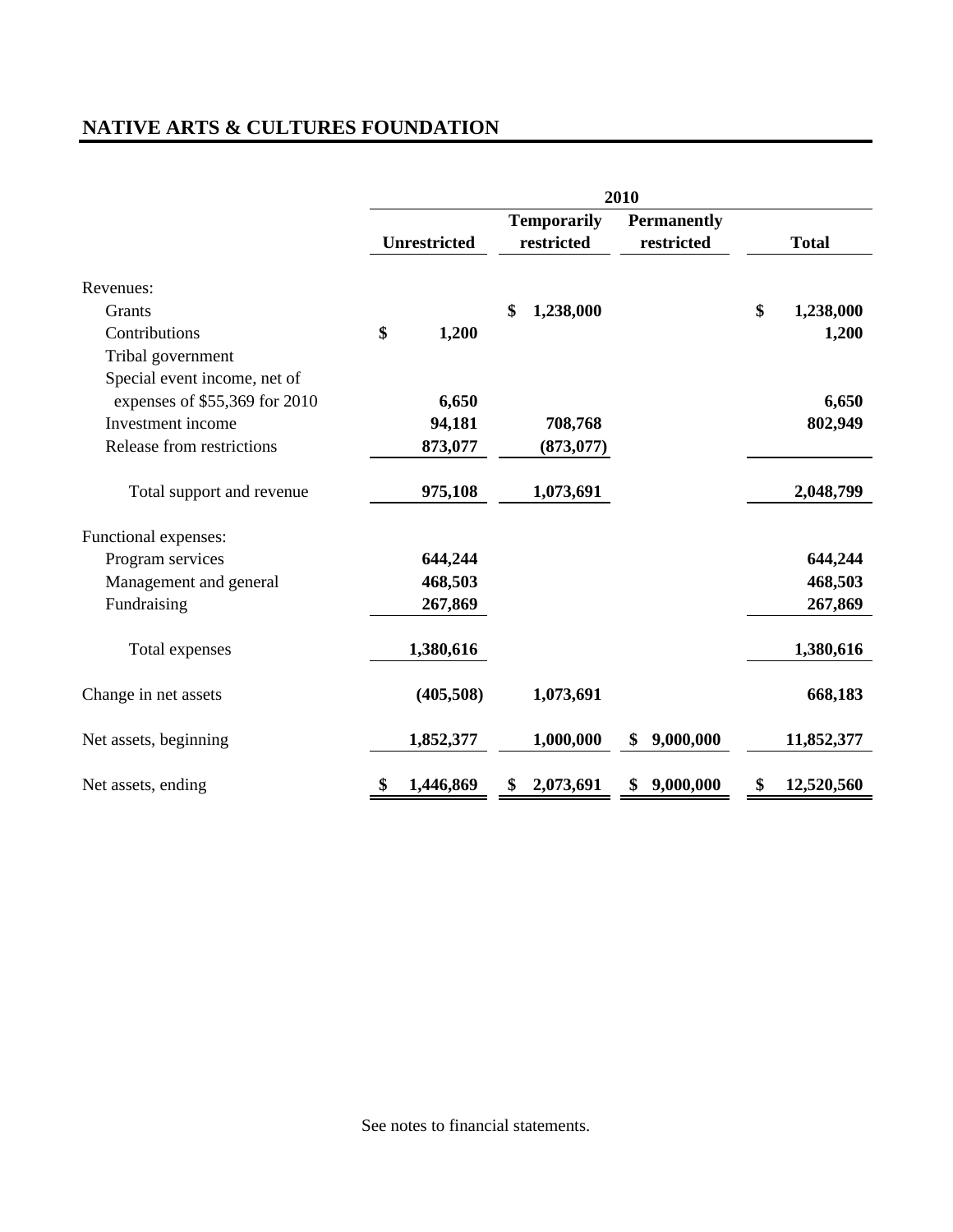| 2009            |                 |                 |                 |  |  |  |  |  |
|-----------------|-----------------|-----------------|-----------------|--|--|--|--|--|
|                 | Temporarily     | Permanently     |                 |  |  |  |  |  |
| Unrestricted    | restricted      | restricted      | Total           |  |  |  |  |  |
|                 |                 |                 |                 |  |  |  |  |  |
|                 | \$<br>500,000   | \$<br>4,000,000 | \$<br>4,500,000 |  |  |  |  |  |
| \$<br>2,275     |                 |                 | 2,275           |  |  |  |  |  |
| 100,000         |                 |                 | 100,000         |  |  |  |  |  |
|                 |                 |                 |                 |  |  |  |  |  |
| 47,334          |                 |                 | 47,334          |  |  |  |  |  |
| 1,000,000       | (1,000,000)     |                 |                 |  |  |  |  |  |
| 1,149,609       | (500,000)       | 4,000,000       | 4,649,609       |  |  |  |  |  |
|                 |                 |                 |                 |  |  |  |  |  |
| 42,134          |                 |                 | 42,134          |  |  |  |  |  |
| 450,123         |                 |                 | 450,123         |  |  |  |  |  |
| 128,862         |                 |                 | 128,862         |  |  |  |  |  |
| 621,119         |                 |                 | 621,119         |  |  |  |  |  |
| 528,490         | (500,000)       | 4,000,000       | 4,028,490       |  |  |  |  |  |
| 1,323,887       | 1,500,000       | 5,000,000       | 7,823,887       |  |  |  |  |  |
| \$<br>1,852,377 | \$<br>1,000,000 | \$<br>9,000,000 | \$11,852,377    |  |  |  |  |  |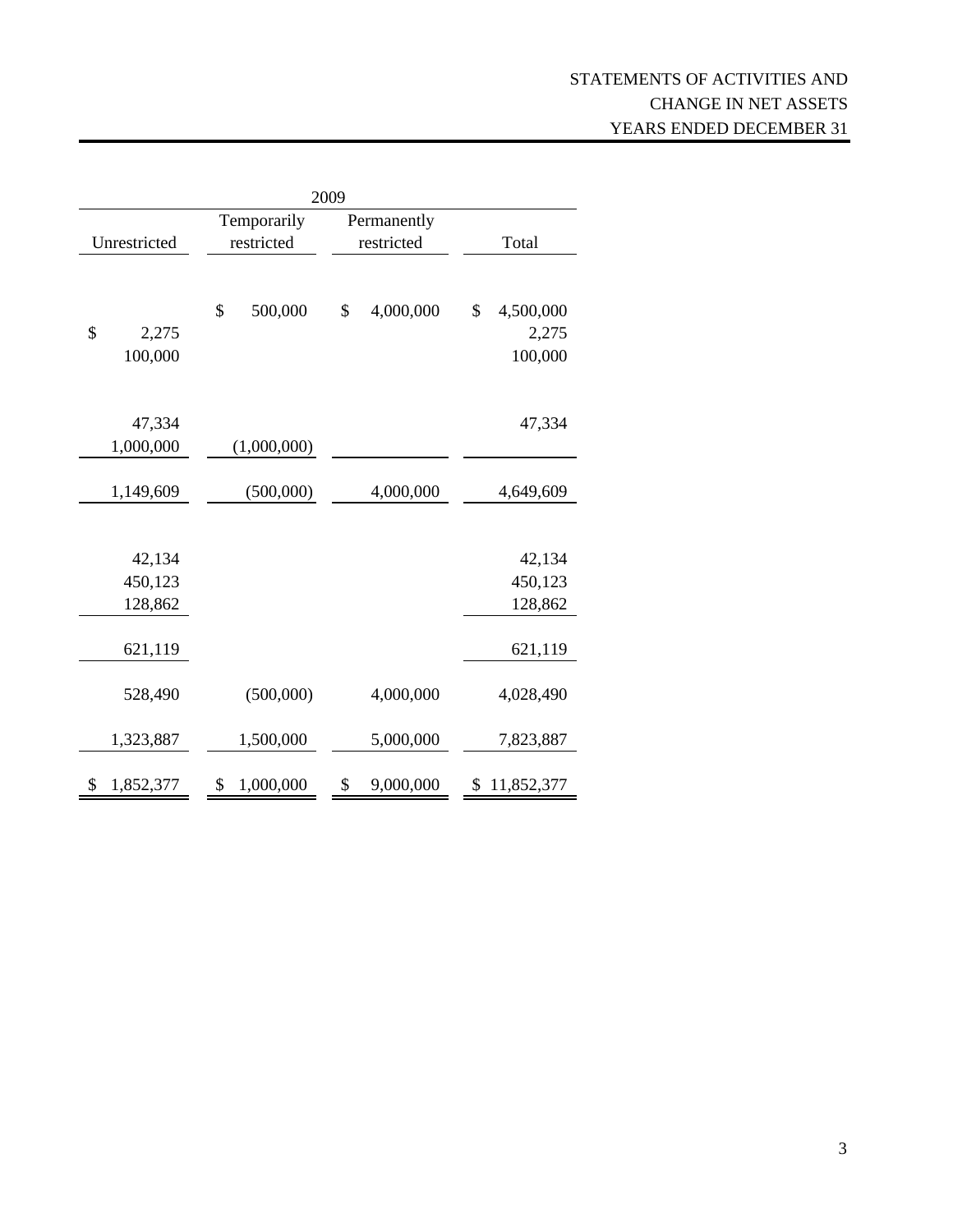## **NATIVE ARTS & CULTURES FOUNDATION** YEARS ENDED DECEMBER 31

# STATEMENTS OF CASH FLOWS

|                                                                     |    | 2010        | 2009 |             |
|---------------------------------------------------------------------|----|-------------|------|-------------|
| Cash flows from operating activities:                               |    |             |      |             |
| Change in net assets                                                | \$ | 668,183     | \$   | 4,028,490   |
| Adjustments to reconcile change in net assets to net cash           |    |             |      |             |
| (used in) provided by operating activities:                         |    |             |      |             |
| Depreciation                                                        |    | 3,778       |      | 632         |
| Unrealized (gain) loss on investments                               |    | (475, 236)  |      | 77,149      |
| Permanently restricted grants                                       |    |             |      | (4,000,000) |
| (Increase) decrease in assets:                                      |    |             |      |             |
| Grants receivable                                                   |    | (1,153,000) |      | 500,000     |
| Prepaid expenses                                                    |    | (3,022)     |      | (11, 125)   |
| Security deposit                                                    |    | (10, 067)   |      |             |
| Increase (decrease) in liabilities:                                 |    |             |      |             |
| Accounts payable                                                    |    | (4,653)     |      | (64, 873)   |
| Grants payable                                                      |    | 60,432      |      |             |
| Accrued expenses                                                    |    | (5, 836)    |      | 5,836       |
| Net cash (used in) provided by operating activities                 |    | (919, 421)  |      | 536,109     |
| Cash flows from investing activities:                               |    |             |      |             |
| Sale of investments                                                 |    | 2,302,400   |      | 7,152,513   |
| Purchase of:                                                        |    |             |      |             |
| Equipment                                                           |    | (7,358)     |      | (12, 418)   |
| Investments                                                         |    | (3,243,308) |      | (9,550,658) |
| Net change used in investing activities                             |    | (948, 266)  |      | (2,410,563) |
| Cash flows from financing activities, permanently restricted grants |    |             |      | 4,000,000   |
| Net change in cash and cash equivalents                             |    | (1,867,687) |      | 2,125,546   |
| Cash and cash equivalents, beginning of year                        |    | 2,393,601   |      | 268,055     |
| Cash and cash equivalents, end of year                              | \$ | 525,914     | \$   | 2,393,601   |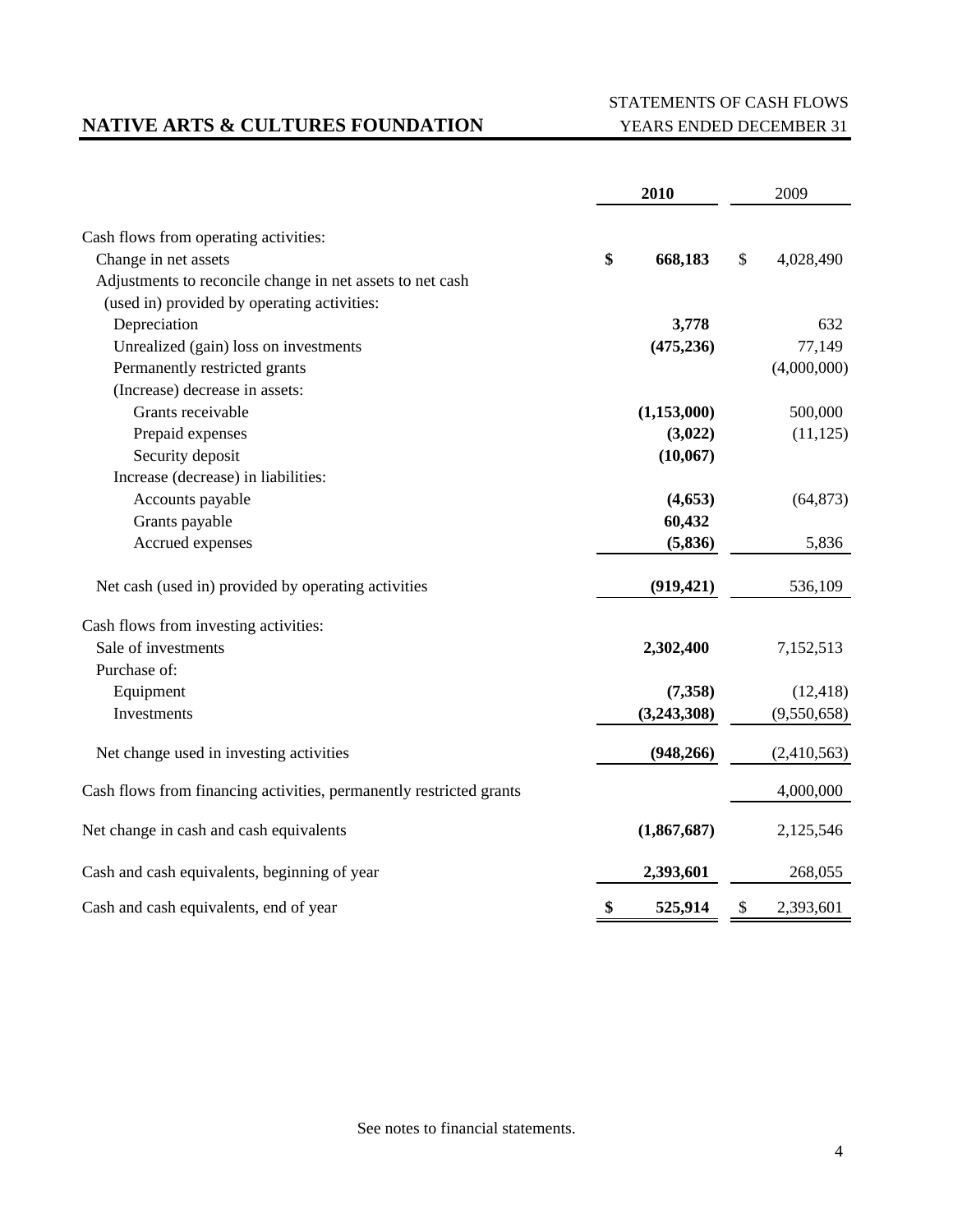1. Nature of business and summary of significant accounting policies:

Nature of business:

The Native Arts and Cultures Foundation (NACF or the Foundation) was established to promote the revitalization, appreciation, and perpetuation of Native arts and cultures in all sectors of society through philanthropy and partnership, ensuring a path that benefits present and future generations of indigenous peoples in America. The Foundation is the first permanently endowed national philanthropic foundation dedicated exclusively to Native arts and cultures. Through grant-making, partnerships, and convenings, NACF will focus on strengthening the Native arts and cultures field, indigenous artists and communities.

Financial statement presentation:

Net assets, revenues, expenses, gains and losses are classified based on the existence or absence of donor-imposed restrictions. Accordingly, net assets of the Foundation and changes therein are classified and reported as follows:

*Unrestricted* – Resources over which the board of directors has discretionary control and are not subject to donor imposed restrictions. Designated amounts represent those revenues which the board has set aside for a particular purpose.

*Temporarily restricted* – Those resources subject to donor imposed restrictions which will be satisfied by actions of the Foundation or passage of time.

*Permanently restricted* – Those resources subject to a donor imposed restriction that they be maintained permanently by the Foundation. The donors of these resources permitted the Foundation to use all or part of the income earned, including capital appreciation, or related investments for unrestricted or temporarily restricted purposes.

#### Use of estimates:

The preparation of financial statements in conformity with accounting principles generally accepted in the United States of America requires management to make estimates and assumptions that affect the reported amounts of assets and liabilities and disclosure of contingent assets and liabilities at the date of the financial statements and the reported amounts of revenues and expenses during the reporting period. Actual results could differ from those estimates.

#### Cash and cash equivalents:

The Foundation considers all money market funds, financial instruments, and certificates of deposit with an original maturity date of 90 days or less to be cash equivalents. The Foundation maintains its cash in bank deposit accounts, which at times may exceed federally insured limits.

#### Grants receivables:

Grants receivable are recognized upon notification of the award by the grantor. Grants receivable as of December 31, 2010 are due within one year and are considered fully collectible.

#### Equipment:

Equipment is recorded at cost, if purchased, and at fair value, if donated. The Foundation depreciates equipment over their estimated useful lives (3 to 7) years) by the straight-line method of depreciation.

#### Fair value measurements:

The Foundation follows a standard that establishes a framework for measuring fair value, establishes a fair value hierarchy based on the quality of inputs used to measure fair value, and requires expanded disclosures about fair value measurements. The Foundation accounts for a significant portion of its financial instruments at fair value or considers fair value in their measurement. The Foundation also accounts for certain assets at fair value under applicable industry guidance.

#### Investments:

Investments consist of mutual funds, an annuity, and a hedge fund which are carried at fair value. The investments are classified as long-term as they pertain to donor-restricted and board-designated endowments. Endowment investment earnings are<br>classified as temporarily restricted until classified as temporarily restricted until appropriated for expenditure.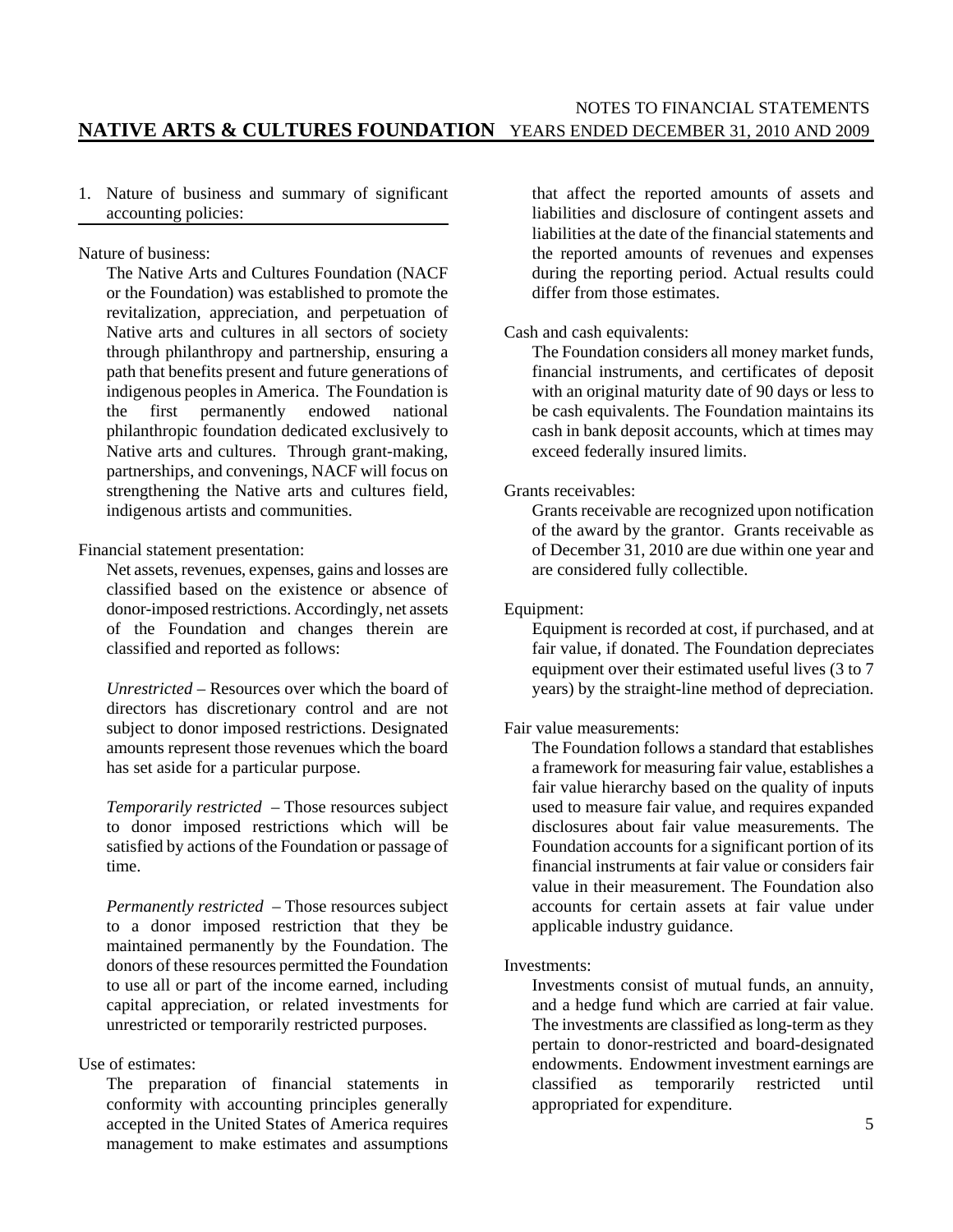1. Nature of business and summary of significant accounting policies (continued):

Fair value hierarchy:

In accordance with the standard on fair value measurements, the Foundation has categorized its financial instruments based on the priority of the inputs to the valuation technique, into a three-level fair value hierarchy. The fair value hierarchy gives the highest priority to quoted prices in active markets for identical assets or liabilities (Level 1) and the lowest priority to unobservable inputs (Level 3). If the inputs used to measure the financial instruments fall within different levels of the hierarchy, the categorization is based on the lowest level input that is significant to the fair value of the instrument.

The inputs used to measure fair value are categorized into the following three categories:

*Level 1* – Inputs that reflect unadjusted quoted prices in active markets for identical investments, such as stocks, corporate and government bonds that the Organization has the ability to access as of the measurement date.

*Level 2* – Inputs, other than quoted prices, that are observable for the asset or liability either directly or indirectly, including inputs from markets that are not considered to be active.

*Level 3* – Inputs that are unobservable. Unobservable inputs reflect the Organization's own assumptions about the factors market participants would use in pricing an investment, and is based on the best information available in the circumstances.

Revenue recognition:

Contributions, including unconditional promises to give, are recognized as unrestricted, temporarily restricted, or permanently restricted support, depending on the existence and/or nature of any donor restrictions.

All donor-restricted support is reported as an increase in the temporarily or permanently restricted net assets, depending on the nature of the restriction. When a restriction expires (that is, when a stipulated time restriction ends or purpose restriction is accomplished), temporarily restricted net assets are reclassified to unrestricted net assets and reported in the statement of activities as net assets released from restrictions.

Unconditional contribution pledges are recognized as revenues or gains in the period received and as assets, decreases of liabilities, or expenses depending on the form of the benefits received. Conditional contributions are recognized when the conditions on which they depend are substantially met.

In 2010, the Foundation received a conditional grant, which will match fundraising during 2011 and 2012 in the amounts of \$30,000 and \$42,000, respectively.

Income taxes:

The Foundation qualifies as a tax-exempt organization described in Section 501(c)(3) and is not a private foundation under Section 509(a)(2) of the Internal Revenue Code. As such, it is exempt from federal unemployment taxes and State of Washington sales tax, but is subject to federal and state income taxes on net unrelated business income. The Foundation currently has no unrelated business income.

Management has evaluated the Foundation's tax positions and has concluded that the Foundation has taken no uncertain tax positions that require adjustment to the financial statements. With few exceptions, the Foundation is no longer subject to income tax examinations by the U.S. federal, state or local tax authorities before the year 2007.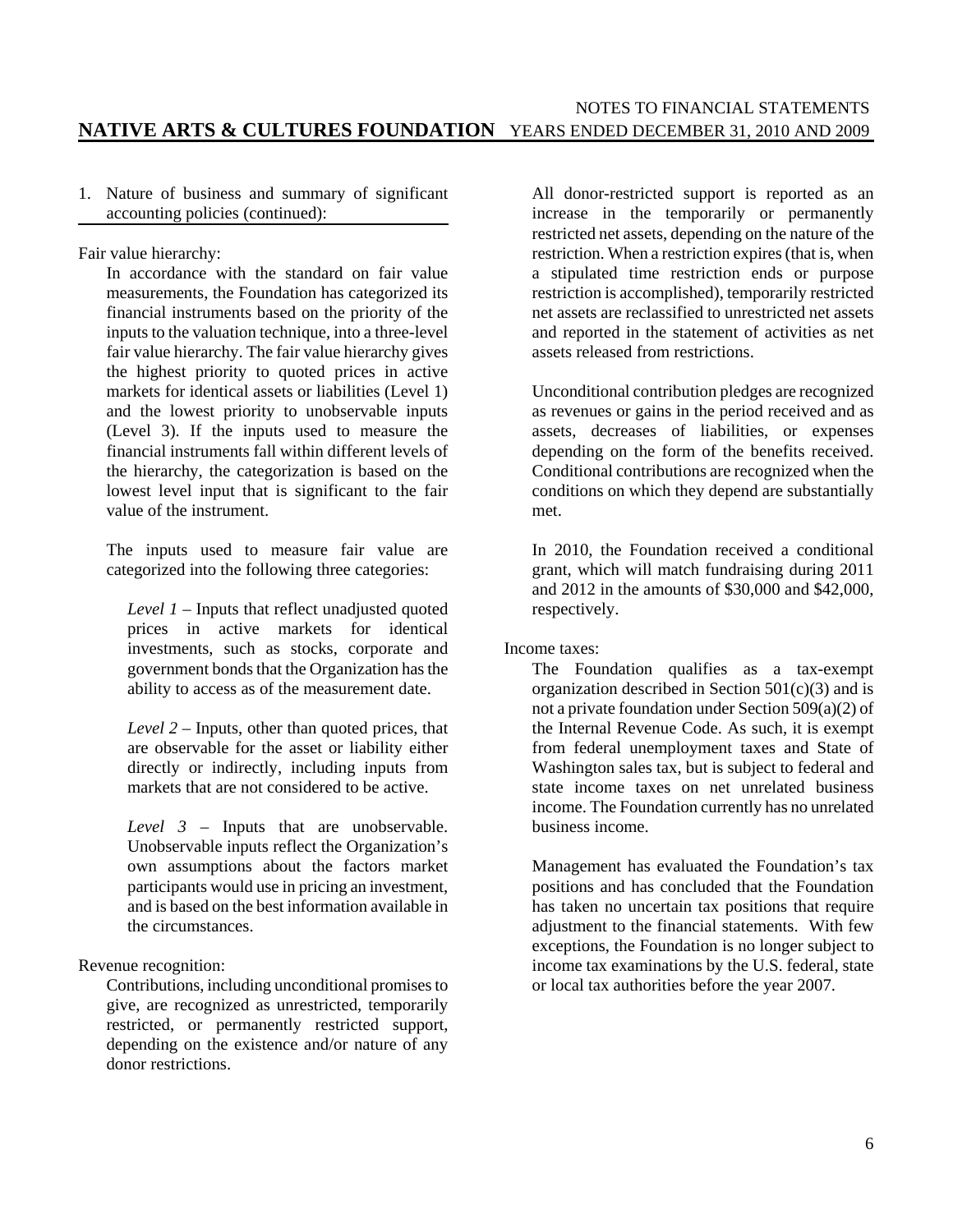1. Nature of business and summary of significant accounting policies (continued):

Functional allocation of expense:

Salaries and related expenses are allocated based on estimates of time spent on programs. Other expenses, not directly identifiable by program or supporting service, are allocated based on the best estimates of management.

Reclassifications:

Certain reclassifications have been made to the 2009 financial statements to conform to the 2010 presentation.

#### Subsequent events:

In preparing these financial statements, the Foundation has evaluated events and transactions for potential recognition or disclosure through May 6, 2011, the date financial statements were available for issuance.

2. Concentration of support:

Grants receivable at December 31, 2010 are from two grantors.

Grant revenues for 2010 and 2009 were approximately 93% and 100% from two grantors and a single grantor, respectively.

#### 3. Investment income:

Investment income consists of the following:

|                        | 2010    | 2009            |
|------------------------|---------|-----------------|
| Interest               | \$      | 5,595 \$124,483 |
| Realized gains         | 322,118 |                 |
| Unrealized gain (loss) | 475,236 | (77, 149)       |
|                        | 802.949 |                 |

#### 4. Fair value measurements:

The following table presents the Foundation's fair value for those assets measured at fair value on a recurring basis at December 31:

|                          | 2010               |                |             |                          |  |  |  |  |  |  |
|--------------------------|--------------------|----------------|-------------|--------------------------|--|--|--|--|--|--|
|                          | <b>Level 1</b>     | <b>Level 2</b> | Level 3     | <b>Total</b>             |  |  |  |  |  |  |
| Mutual funds             |                    |                |             |                          |  |  |  |  |  |  |
| Equity                   | \$2,493,806        |                |             | \$2,493,806              |  |  |  |  |  |  |
| Fixed income $6,065,431$ |                    |                |             | 6,065,431                |  |  |  |  |  |  |
| Annuity                  |                    | \$1,000,000    |             | 1,000,000                |  |  |  |  |  |  |
| Hedge fund               |                    |                | \$1,330,416 | 1,330,416                |  |  |  |  |  |  |
|                          |                    |                |             |                          |  |  |  |  |  |  |
|                          | <u>\$8.559.237</u> | \$1,000,000    |             | \$1,330,416 \$10,889,653 |  |  |  |  |  |  |
|                          |                    | 2009           |             |                          |  |  |  |  |  |  |
|                          | Level 1            | Level 2        | Level 3     | Total                    |  |  |  |  |  |  |
| Mutual funds             |                    |                |             |                          |  |  |  |  |  |  |
| Equity                   | \$3,086,069        |                |             | \$3,086,069              |  |  |  |  |  |  |
| Fixed income $6,387,440$ |                    |                |             | 6,387,440                |  |  |  |  |  |  |
|                          | \$9,473,509        |                |             | \$9,473,509              |  |  |  |  |  |  |

Hedge fund investments are carried at the value as provided by the fund management. The fund has certain restrictions on the sale of the shares. The fund's shares may only be sold once per quarter and the Foundation must provide a request in writing 45 days prior to the sale.

Summary of changes in Level 3 assets:

|                            | 2010             |
|----------------------------|------------------|
| Balance, beginning of year | \$               |
| Purchases                  | 1.250.000        |
| Unrealized gain            | 80,416           |
| Balance, end of year       | <u>1,330,416</u> |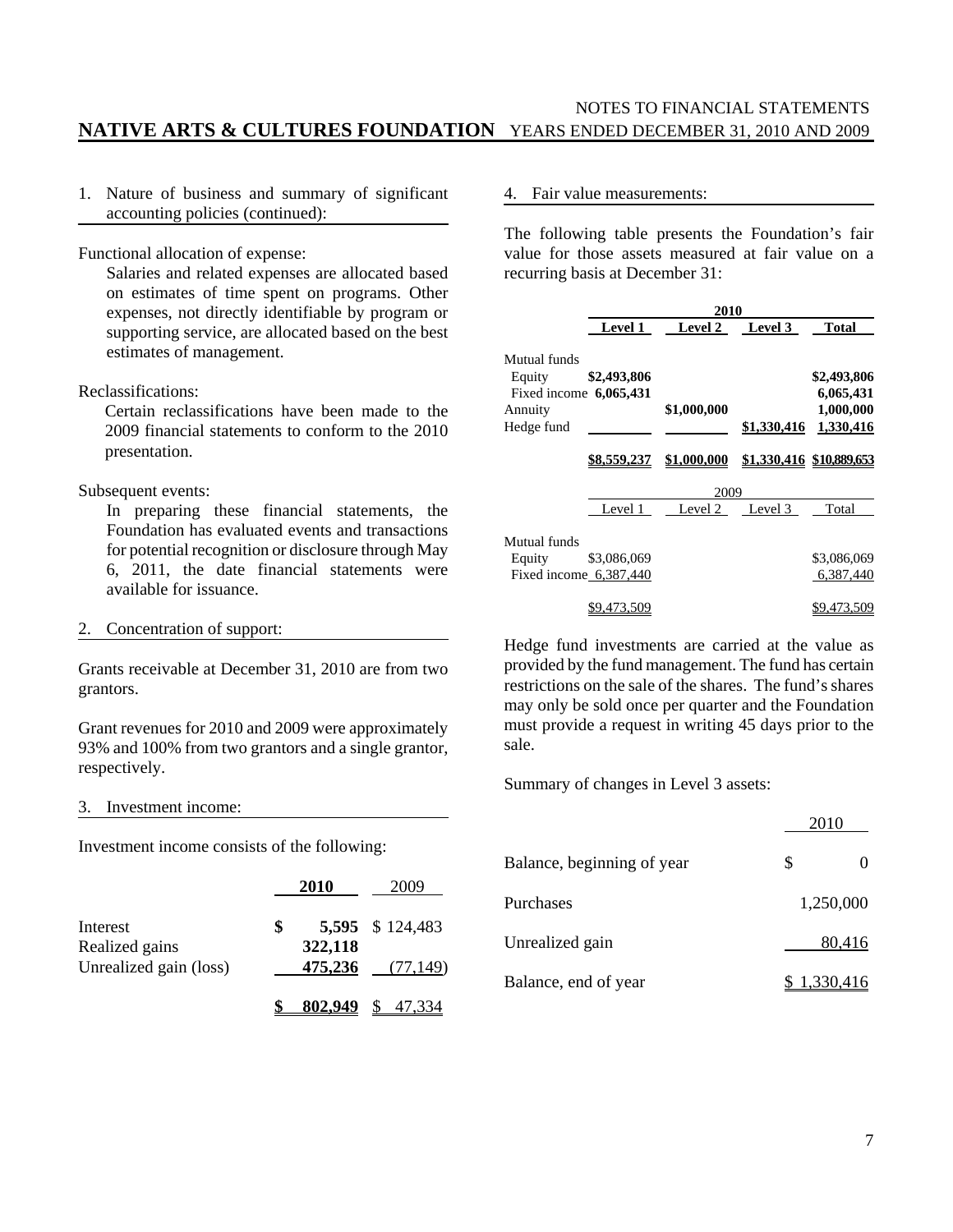#### 5. Operating leases:

The Foundation leases its office facilities under a longterm, non-cancelable operating lease agreement which expires June 30, 2012. The lease provides for increases in future minimum annual rental payments. Lease expense totaled \$27,875 and \$6,625 during 2010 and 2009, respectively.

The Foundation also leases a copier under a long-term, non-cancelable operating lease agreement which expires October 25, 2013. The lease is secured with a \$10,000 letter of credit, which is collateralized by a certificate of deposit held at the same financial institution. Rental expense under the lease totaled \$2,024 in 2010.

The following is a schedule by year of future minimum rental payments required by the operating lease agreements:

| Year ending<br>December 31 | Amount                 |
|----------------------------|------------------------|
| 2011<br>2012               | \$<br>39,009<br>21,209 |
| 2013                       | 584                    |
|                            |                        |

#### 6. Temporarily restricted net assets:

Temporarily restricted net assets consists of the following:

|                                          | 2010        |      | 2009      |
|------------------------------------------|-------------|------|-----------|
| Time restriction<br>Purpose restriction, | \$1,653,000 | - \$ | 1,000,000 |
| future convenings                        | 75,000      |      |           |
| Unappropriated<br>endowment              |             |      |           |
| earnings                                 | 345,691     |      |           |
|                                          | 2.073.691   |      |           |

Net assets were released from donor restrictions by incurring expenses satisfying the restricted purpose or lapse of time restrictions.

|                                            | 2010         |     | 2009      |
|--------------------------------------------|--------------|-----|-----------|
| Use restriction, Alaska<br>Native Heritage |              |     |           |
| Center                                     | \$<br>10,000 |     |           |
| Time restriction<br>Appropriation of       | 500,000      | -\$ | 1,000,000 |
| endowment earnings                         | 363,077      |     |           |
|                                            | 873,077      |     |           |

#### 7. Endowment and permanently restricted net assets:

Net assets of the endowment funds are classified and reported based on the existence or absence of donorimposed restrictions. The board of directors of the Foundation has interpreted the State's Uniform Prudent Management of Institutional Funds Act (UPMIFA) as requiring the preservation of the fair value of the original gift as of the gift date of the donor-restricted endowment funds absent explicit donor stipulations to the contrary.

As a result of this interpretation, the Foundation classifies as permanently restricted net assets (a) the original value of gifts donated to the permanent endowment, (b) the original value of subsequent gifts to the permanent endowment, and (c) accumulations to the permanent endowment made in accordance with the direction of the applicable donor gift instrument at the time the accumulation is added to the fund. The remaining portion of the donor-restricted endowment fund that is not classified in permanently restricted net assets is classified as temporarily restricted net assets until those amounts are appropriated for expenditure by the Foundation in a manner consistent with the standard of prudence prescribed by UPMIFA.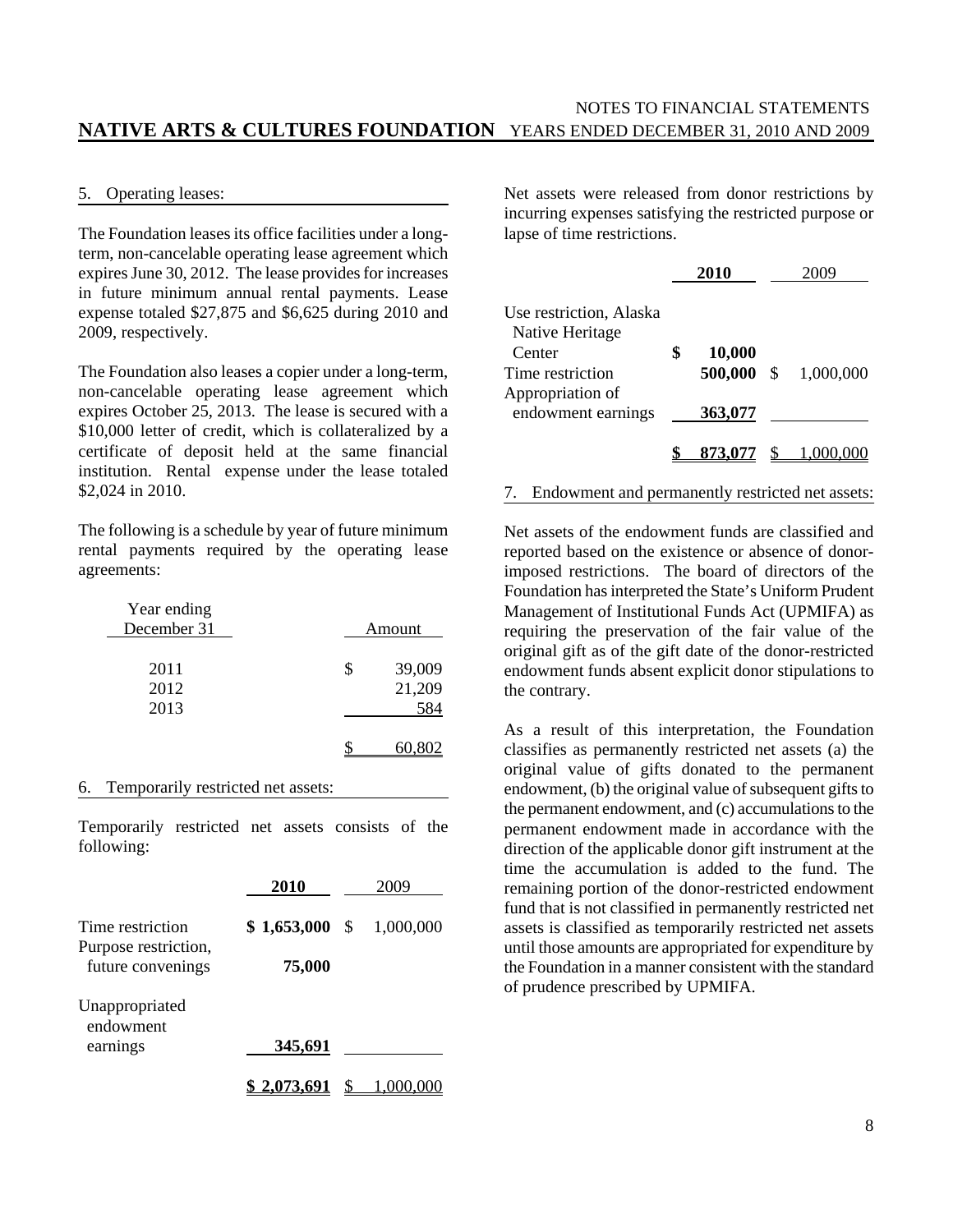## 7. Endowment and permanently restricted net assets (continued):

Donor restricted endowment funds are co-mingled with the overall investments of the Foundation and are subject to the investment policies of the Foundation with an overall goal of long-term capital appreciation with preservation of capital. The strategy of the Foundation is to maintain a balanced, diversified portfolio with specific asset allocation targets. To manage risk, the investment policy also limits the types of investments the Foundation can hold.

The Foundation has adopted a spending policy which allows management to appropriate 5% of the average market value of the endowment investments as of year-end of the previous three years.

Endowment net asset composition by type for the years ended December 31 is as follows:

|                                  |                     | 2010         |    |                                  |      |                                  |    |              |
|----------------------------------|---------------------|--------------|----|----------------------------------|------|----------------------------------|----|--------------|
|                                  | <b>Unrestricted</b> |              |    | <b>Temporarily</b><br>restricted |      | <b>Permanently</b><br>restricted |    | <b>Total</b> |
| Donor-restricted endowment funds |                     |              | \$ | 345,691 \$                       |      | 9,000,000                        | \$ | 9,345,691    |
| Board-designated endowment funds | 1,225,278           |              |    |                                  |      |                                  |    | 1,225,278    |
|                                  |                     | 1,225,278 \$ |    |                                  |      | 345,691 \$ 9,000,000             |    | \$10,570,969 |
|                                  |                     |              |    |                                  | 2009 |                                  |    |              |
|                                  |                     |              |    | Temporarily                      |      | Permanently                      |    |              |

|                                  | Unrestricted | restricted | restricted | Total                  |
|----------------------------------|--------------|------------|------------|------------------------|
| Donor-restricted endowment funds |              |            |            | 9,000,000 \$ 9,000,000 |
| Board-designated endowment funds | .500.000     |            |            | 1,500,000              |
|                                  | 1.500.000    |            | 9.000.000  | \$10,500,000           |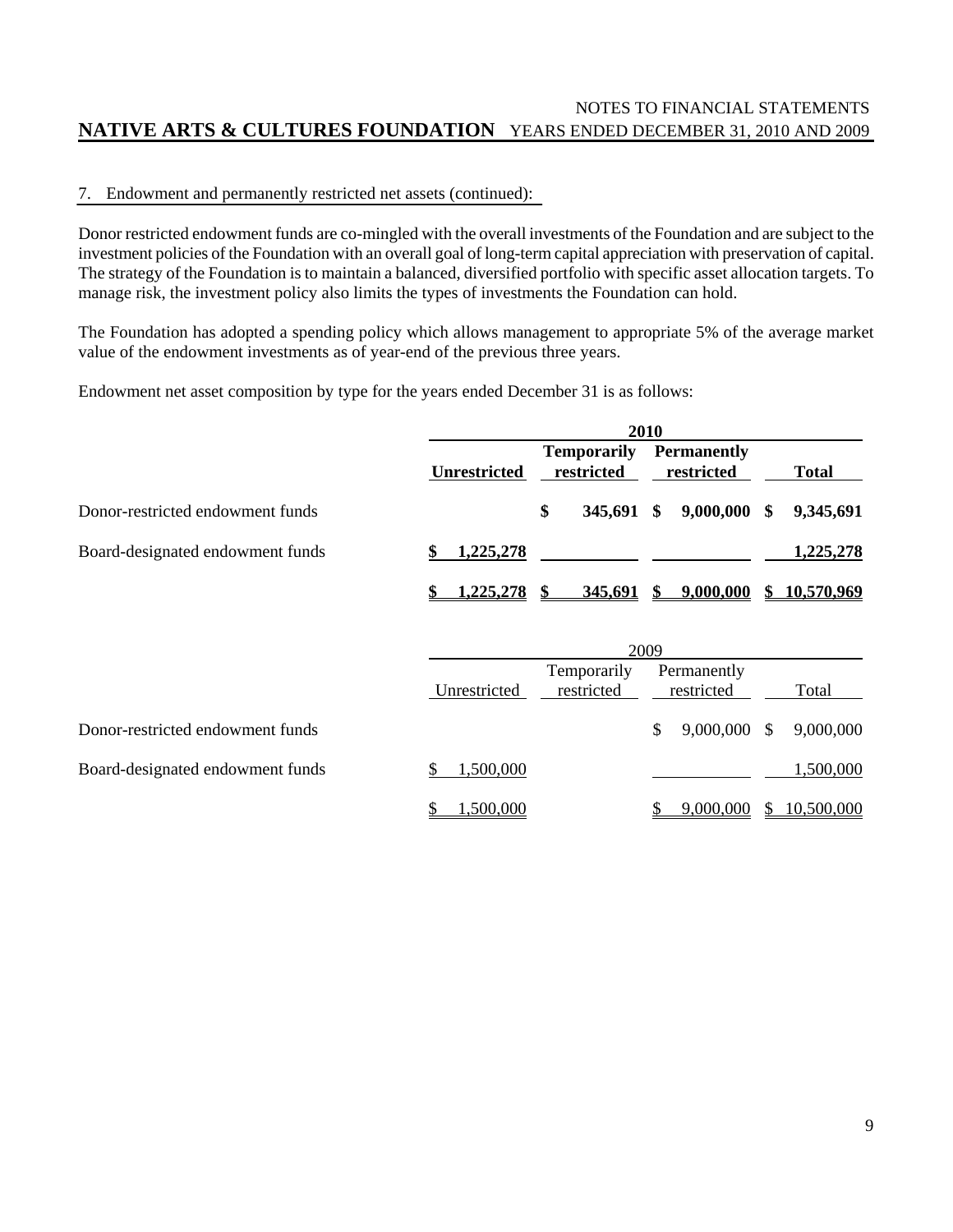## 7. Endowment and permanently restricted net assets (continued):

The following is a summary of endowment funds subject to UPMIFA as of and for the years ended December 31, 2010 and 2009:

|                                                          | Unrestricted        |   | Temporarily<br>restricted | Permanently<br>restricted |    | Total              |
|----------------------------------------------------------|---------------------|---|---------------------------|---------------------------|----|--------------------|
| Endowment net assets, January 1, 2009                    | \$<br>1,000,000     |   |                           | \$<br>5,000,000           | æ. | 6,000,000          |
| Donor-restricted contributions                           |                     |   |                           | 4,000,000                 |    | 4,000,000          |
| Board designation of net assets                          | 500,000             |   |                           |                           |    | 500,000            |
| Endowment net assets, December 31, 2009                  | 1,500,000           |   |                           | 9,000,000                 |    | 10,500,000         |
| Investment income:<br>Realized income<br>Unrealized gain | 35,791 \$<br>52,795 |   | 286,327<br>422,441        |                           |    | 322,118<br>475,236 |
| Appropriation of endowment earnings                      | (62,500)            |   | (363,077)                 |                           |    | (425, 577)         |
| Releases from board designation                          | (300, 808)          |   |                           |                           |    | (300, 808)         |
| Endowment net assets, December 31, 2010                  | <u>225,278</u>      | S | 345,691                   | 9,000,000                 | S  | <u>10,570,969</u>  |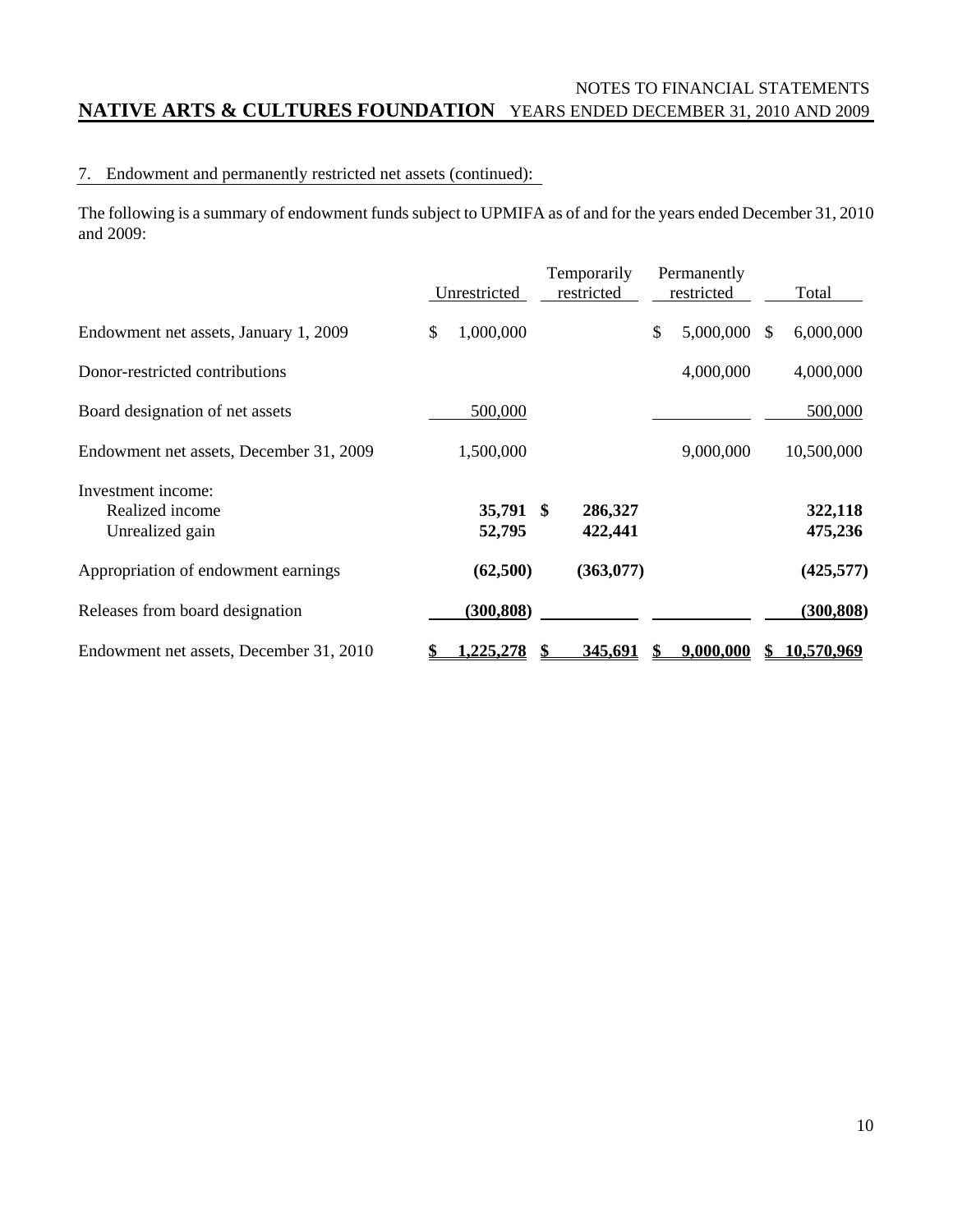

Schechter Dokken Kanter Andrews & Selcer Ltd

Suite 1600

## INDEPENDENT AUDITOR'S REPORT ON SUPPLEMENTARY INFORMATION

Our audits were made for the purpose of forming an opinion on the basic financial statements taken as a whole. The accompanying supplemental schedule of expenses is presented for purposes of additional analysis and is not a required part of the basic financial statements. Such information has been subjected to the auditing procedures applied in the audits of the basic financial statements and, in our opinion, is fairly stated in all material

100 Washington Avenue South

Board of Directors Native Arts & Cultures Foundation Vancouver, WA

Minneapolis, MN

55401-2192

Phone 612-332-5500

Fax 612-332-1529

E-mail info@sdkcpa.com

www.sdkcpa.com

Schechter Zokken Kanter Andrews & Silar Ltd.

respects in relation to the basic financial statements taken as a whole.

May 6, 2011